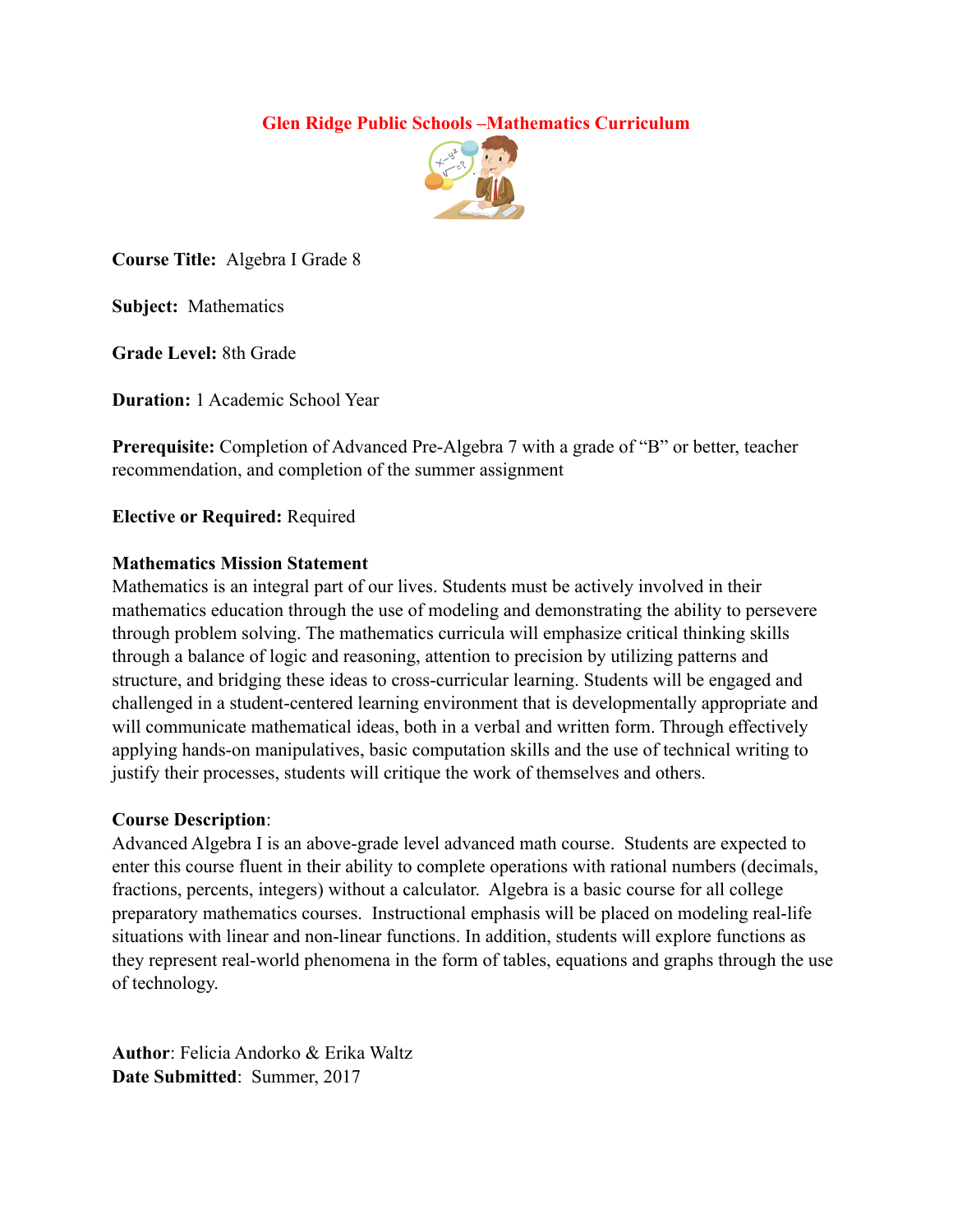# **Algebra I 8th Grade**

# **Unit 1: Introduction to Algebra**

### **Approximate # Of Weeks:** 3 Weeks

### **Essential Questions:**

- What is the similarities and differences between precision and accuracy?
- How do you simplify expressions? How do you determine when terms are considered *like*?
- How do you interpret an algebraic expression? How do you write an algebraic expression?
- How do you solve an equation in one variable?
- How do you solve an equation for one variable when there are multiple variables in the equation?
- What does the absolute value represent?
- How do you solve an absolute value equation?
- How do you solve an inequality? How do you solve a compound inequality?
- How do you solve an absolute value inequality?

**New Jersey Student Learning Standards:** N-RN.B.3, A-SSE.A.1, A-SSE.A.2, A-SSE.B.3, NCTM Mathematical Practices

## **Upon completion of this unit students will be able to:**

- Describe the difference between precision and accuracy.
- Recognize and define the structure of an algebraic expression.
- Simplify algebraic expressions.
- Solve equations and literal equations.
- Solve absolute value equations.
- Solve compound inequalities.
- Solve absolute value inequalities.

# **Interdisciplinary Standards (njcccs.org)**

- Standard 5.1 Science Practices
- Standard 6.1 U.S. History: America in the World
- Standard 6.3 Active Citizenship in the 21st Century
- Standard 8.1 Computer and Information Literacy
- Standard 8.2 Technology Education
- Standard 9.1 21st Century Life & Career Skills

# **Activities – include 21st Century Technologies:**

- Daily guided notes/cooperative activities for each lesson (see Appendix A for sequence)
- Group work on lesson practice
- Desmos Graphing Lab
- Math XL video tutorials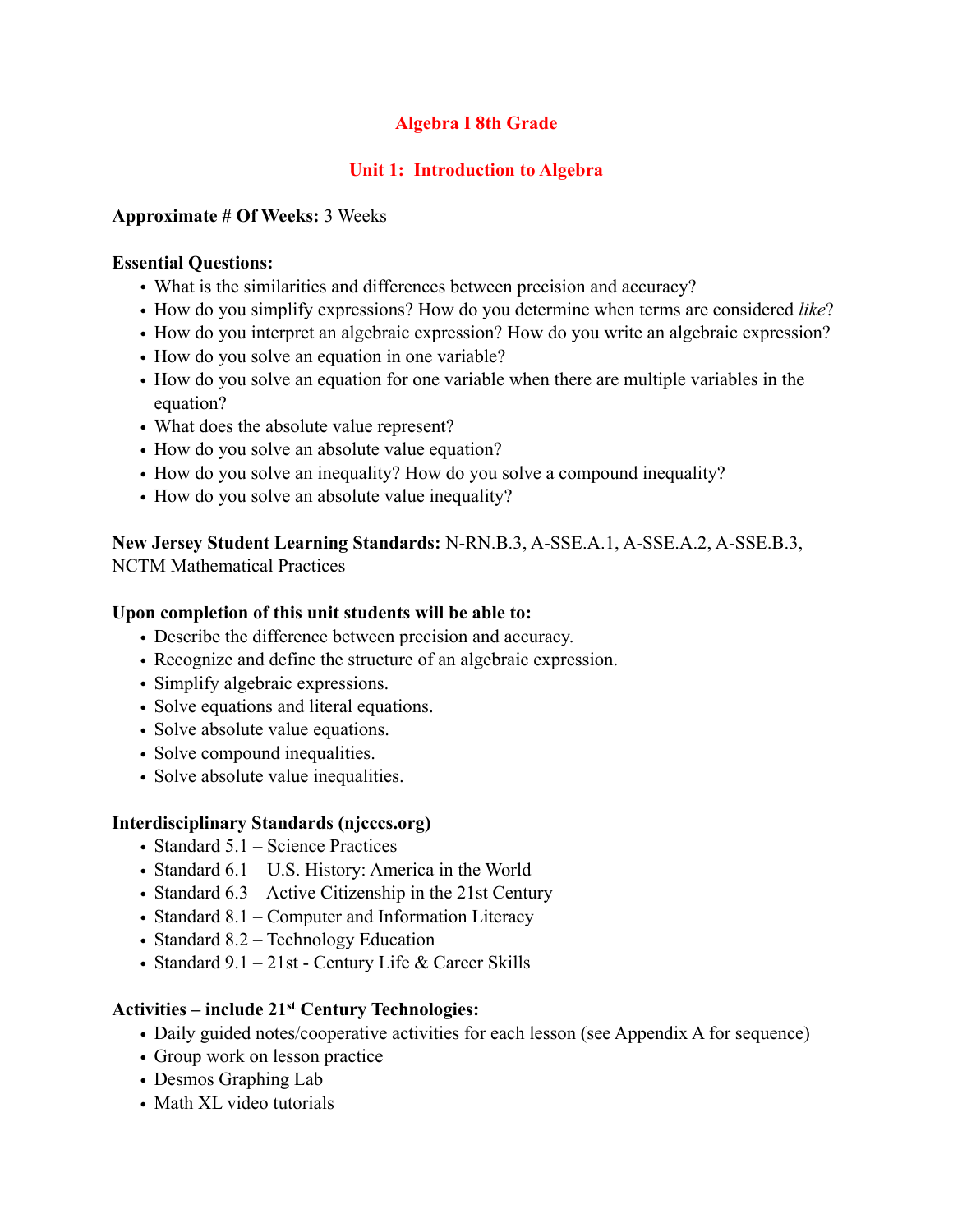- Google Classroom
- KhanAcademy Mission
- Graded Classwork Summative Assessments

### **Enrichment Activities**:

- Challenge Problems
- Problem Solving Worksheets
- Concept Tasks

### **Methods of Assessments/Evaluation:**

- Entry/Exit slips and scales
- Student reflection
- Math Chat
- K-W-L Graphic Organizer
- Homework (Math XL)
- Concept Tasks (Real World Analogies)
- Graded Classwork Summative Assessments
- Quizzes
- Marking Period Project
- Quarterly Assessment

### **Resources/Including Online Resources**

- Math XL
- Google Classroom
- KhanAcademy Mission
- Selected Websites (See Appendix B)

# **Unit 2: Functions**

### **Approximate # Of Weeks:** 3 Weeks

### **Essential Questions:**

- How do you define an independent variable? A dependent variable?
- How do independent and dependent variables relate?
- What are the differences between relations and functions?
- How do you determine when a relation is a function?
- How do you determine the domain of a relation/function?
- How do you determine the range of a relation/function?
- What is the difference between a discrete function and a continuous function?
- What is the purpose of using function notation?
- What does the visual representation of a linear function represent?
- What does the visual representation of a linear inequality represent?
- What does the visual representation of an absolute value function represent?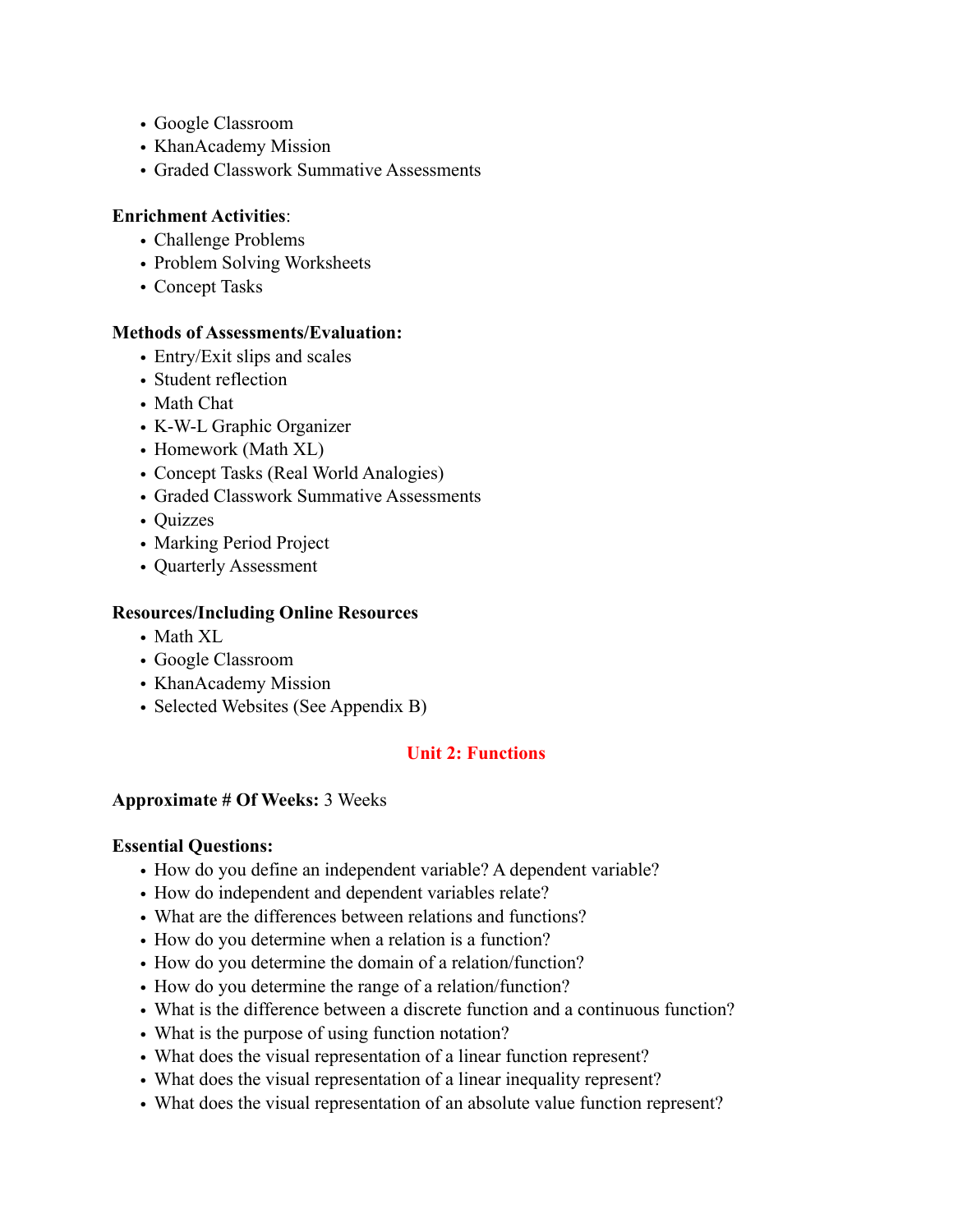• What does the visual representation of a piecewise function represent?

**New Jersey Student Learning Standards:** A-SSE.A.1, A-SSE.A.2, F-IF.A.1, F-IF.A.2, F-IF.B. 4, F-IF.B.5, F-IF.B.6, F-IF.B.7, F-IF.C.8, F-IF.C.9, G-CO.A.2, NCTM Mathematical Practices

## **Upon completion of this unit students will be able to:**

- Define and identify the independent and dependent variables of a function.
- Classify a relation as a function.
- Determine the domain and range of a relation/function.
- Describe the structure of a discrete and a continuous function.
- Use function notation.
- Determine the value of a composite function.
- Graph linear functions, linear inequalities, absolute value functions, and piecewise functions.

### **Interdisciplinary Standards (njcccs.org)**

- Standard 5.1 Science Practices
- Standard 6.1 U.S. History: America in the World
- Standard 6.3 Active Citizenship in the 21st Century
- Standard 8.1 Computer and Information Literacy
- Standard 8.2 Technology Education
- Standard  $9.1 21$ st Century Life & Career Skills

### **Activities – include 21st Century Technologies:**

- Daily guided notes/cooperative activities for each lesson (see Appendix A for sequence)
- Group work on lesson practice
- Domain & Range Matching Activity
- Desmos Graphing Lab
- Cut & Paste Piecewise Activity
- Math XL video tutorials
- Google Classroom
- KhanAcademy Mission
- Graded Classwork Summative Assessments

### **Enrichment Activities**:

- Challenge Problems
- Problem Solving Worksheets
- Concept Tasks

### **Methods of Assessments/Evaluation:**

- Entry/Exit slips and scales
- Student reflection
- Math Chat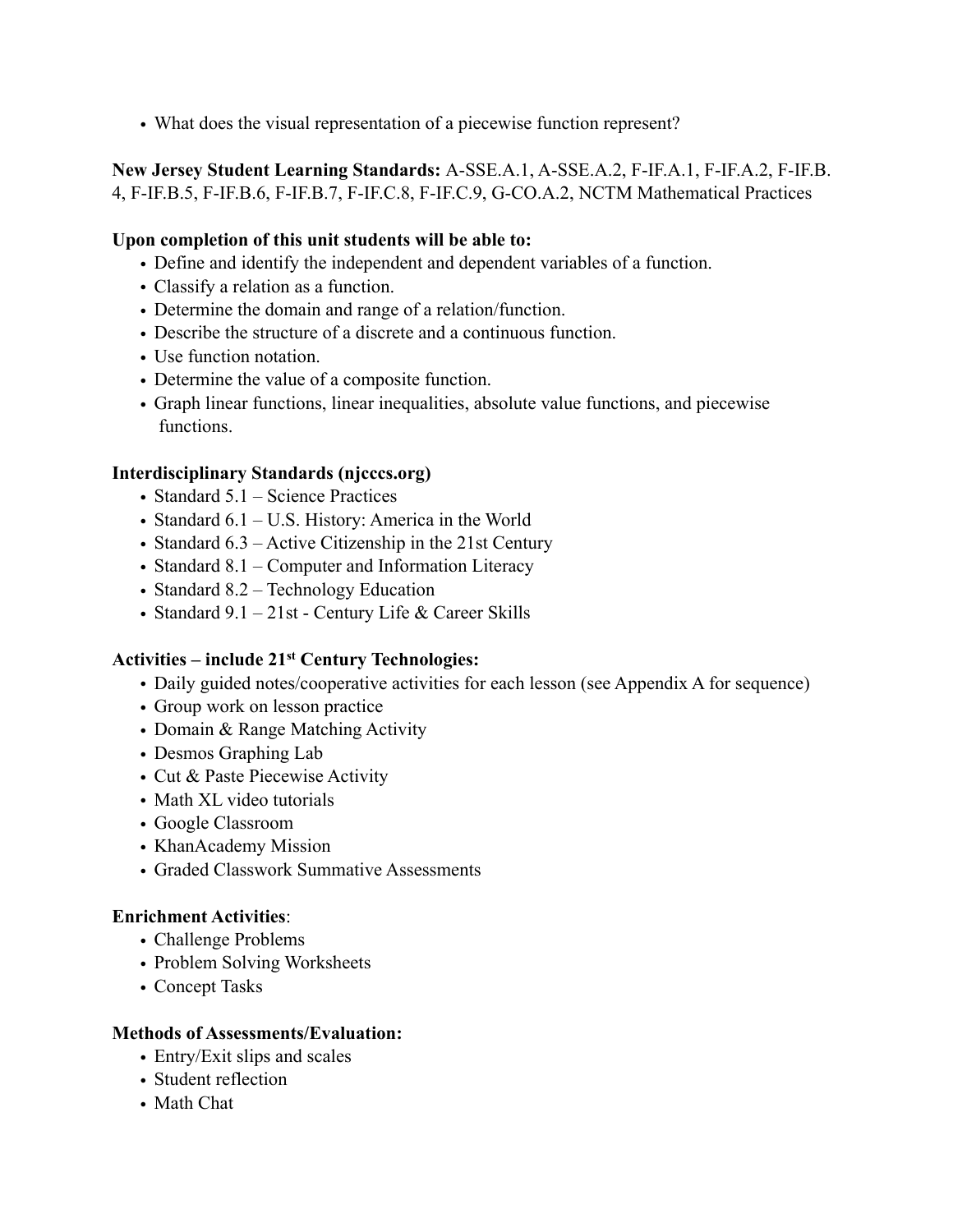- K-W-L Graphic Organizer
- Homework (Math XL)
- Concept Tasks (Real World Analogies)
- Graded Classwork Summative Assessments
- Quizzes
- Marking Period Project
- Quarterly Assessment

### **Resources/Including Online Resources**

- Math XL
- Google Classroom
- KhanAcademy Mission
- Selected Websites (See Appendix B)

# **Unit 3: Rational Exponents & Radicals**

#### **Approximate # Of Weeks:** 4 Weeks

#### **Essential Questions:**

- How do you simplify expressions containing exponents?
- What does a radical represent?
- What is a rational exponent? How do you simplify expressions with rational exponents?
- How do you evaluate a radical expression?
- How do you completely simplify a square root?
- How do you simplify a radical with an index higher than 2?
- Why can a simplified expression not contain a radical in the denominator?
- How do you rationalize a radical expression?

**New Jersey Student Learning Standards:** N-RN.A.1, N-RN.A.2, N-RN.B.3, A-SSE.A.1a, A-SSE.B.3, F-IF.A.1, F-IF.A.2, F-IF.A.3, F-IF.B.4, F-IF.B.5, F-IF.B.6, F-IF.B.7, F-IF.C.8, F-IF.C.9, G-CO.A.2, NCTM Mathematical Practices

### **Upon completion of this unit students will be able to:**

- Multiply and divide powers with integer exponents.
- Simplify powers of products and quotients with integer exponents.
- Evaluate square roots and cube roots.
- Find the square root of a decimal.
- Determine 5th roots.
- Classify rational expressions.
- Rewrite roots as rational exponents.
- Solve an exponential equation with a rational solution.
- Simplify the quotient of powers with rational exponents.
- Simplify mixed radical and exponential expressions.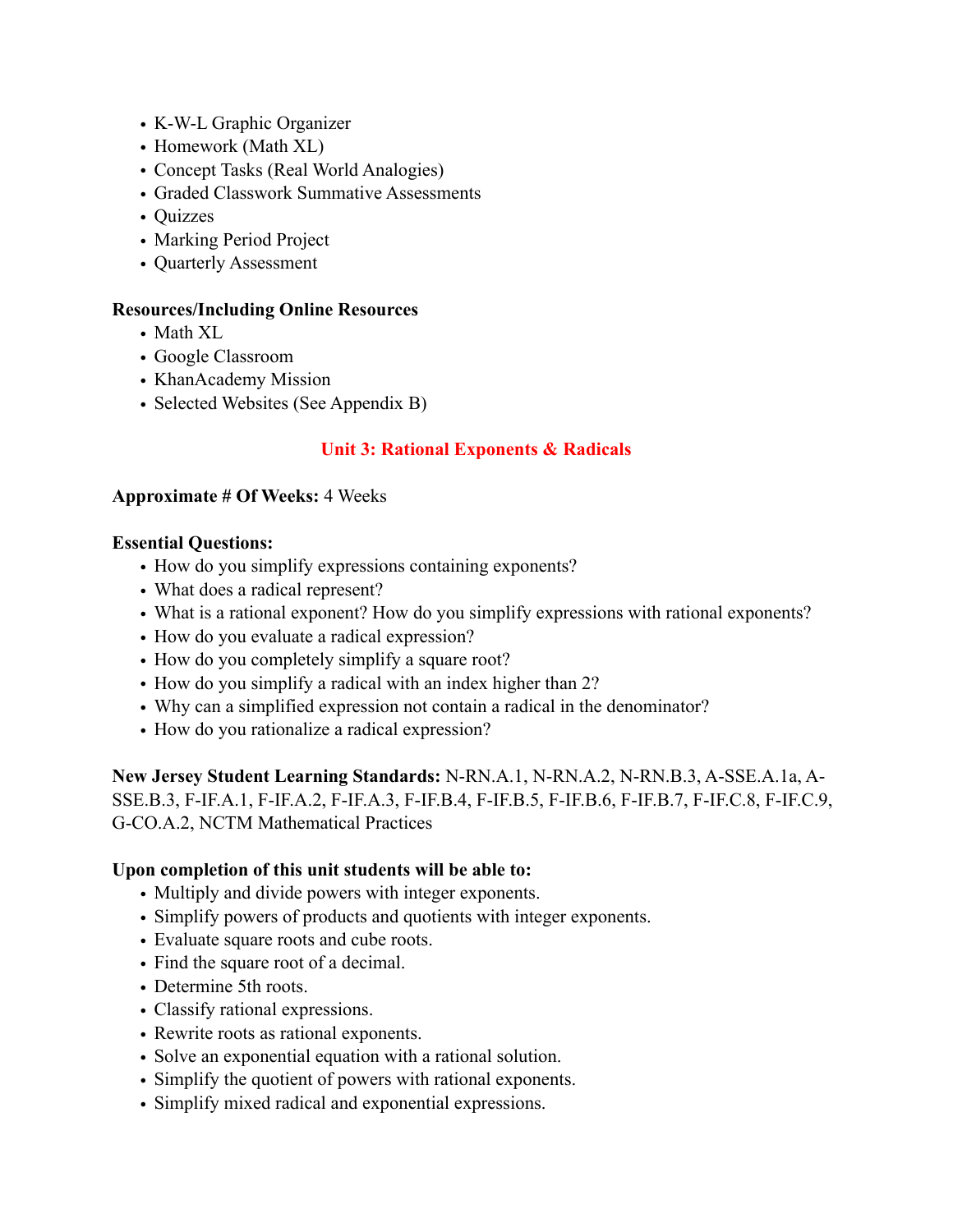- Evaluate fractional exponents.
- Evaluate fractional exponents with negative unit-fractions.
- Evaluate fractional exponents with fractional bases.
- Evaluate quotients of fractional exponents.
- Evaluate mixed radicals and exponents.
- Simplify square roots with and without variables.
- Simplify square root, cube root, and higher-root expressions.

### **Interdisciplinary Standards (njcccs.org)**

- Standard 5.1 Science Practices
- Standard 6.1 U.S. History: America in the World
- Standard 6.3 Active Citizenship in the 21st Century
- Standard 8.1 Computer and Information Literacy
- Standard 8.2 Technology Education
- Standard 9.1 21st Century Life & Career Skills

### **Activities – include 21st Century Technologies:**

- Daily guided notes/cooperative activities for each lesson (see Appendix A for sequence)
- Group work on lesson practice
- Simplifying Expressions Puzzle
- Math XL video tutorials
- Google Classroom
- KhanAcademy Mission
- Graded Classwork Summative Assessments

### **Enrichment Activities**:

- Challenge Problems
- Problem Solving Worksheets
- Concept Tasks

### **Methods of Assessments/Evaluation:**

- Entry/Exit slips and scales
- Student reflection
- Math Chat
- K-W-L Graphic Organizer
- Homework (Math XL)
- Concept Tasks (Real World Analogies)
- Graded Classwork Summative Assessments
- Quizzes
- Marking Period Project
- Quarterly Assessment

### **Resources/Including Online Resources**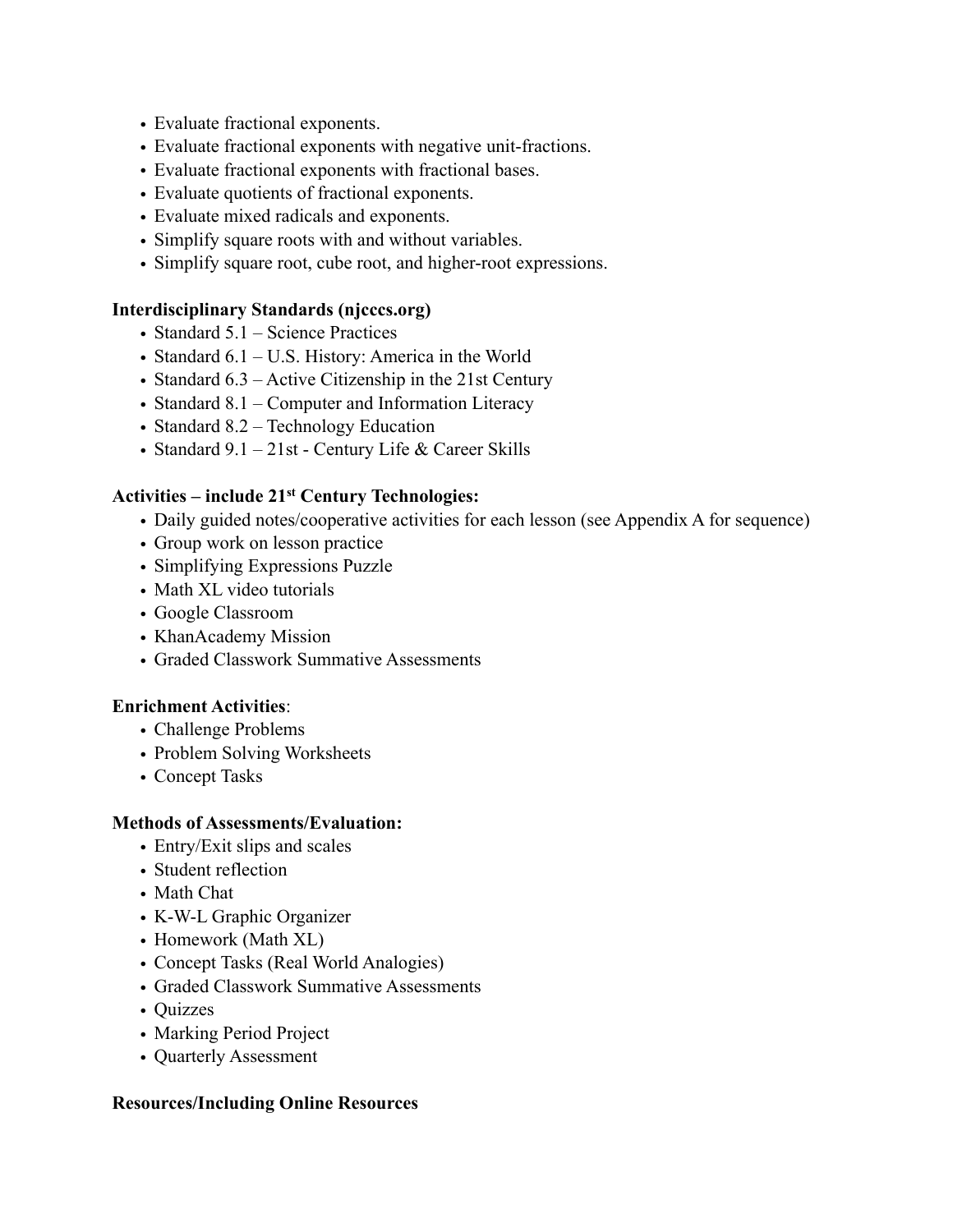- Math XL
- Google Classroom
- KhanAcademy Mission
- Selected Websites (See Appendix B)

# **Unit 4: Exponential Functions**

## **Approximate # Of Weeks:** 3 Weeks

### **Essential Questions:**

- How do we apply explicit expressions/a recursive process to real world situations?
- How do the visual representations and algebraic structures of linear and exponential functions compare?
- How do linear and exponential function compare?
- What is the structure of exponential growth/decay?
- How do you construct the graph of an exponential function?
- How do correlation and causation relate?
- How do you determine the best regression model for a determined set of data?
- How do you calculate and plot residuals?

**New Jersey Student Learning Standards:** F.IF.A.3, F.IF.B.3, F.IF.C.7, F.BF.1a, F.BF.B.3, F.LE.A.2, F.LE.A.1, F.LE.A.2, F.LE.A.3, F.LE.B.5, A-SSE.B.4, A-SSE.A.1a, A-SSE.B.3, NCTM Mathematical Practices

# **Upon completion of this unit students will be able to:**

- Evaluate a pattern.
- Determine if a sequence is arithmetic or geometric.
- Write and evaluate the recursive and explicit formulas.
- Compare and contrast linear and exponential functions.
- Graph exponential growth and decay functions.
- Determine when events represent causation or correlation.
- Graph and define the correlation of scatterplots.
- Determine the best regression model for a set of data using the correlation coefficient.
- Calculate and plot residuals.

# **Interdisciplinary Standards (njcccs.org)**

- Standard 5.1 Science Practices
- Standard 6.1 U.S. History: America in the World
- Standard 6.3 Active Citizenship in the 21st Century
- Standard 8.1 Computer and Information Literacy
- Standard 8.2 Technology Education
- Standard  $9.1 21$ st Century Life & Career Skills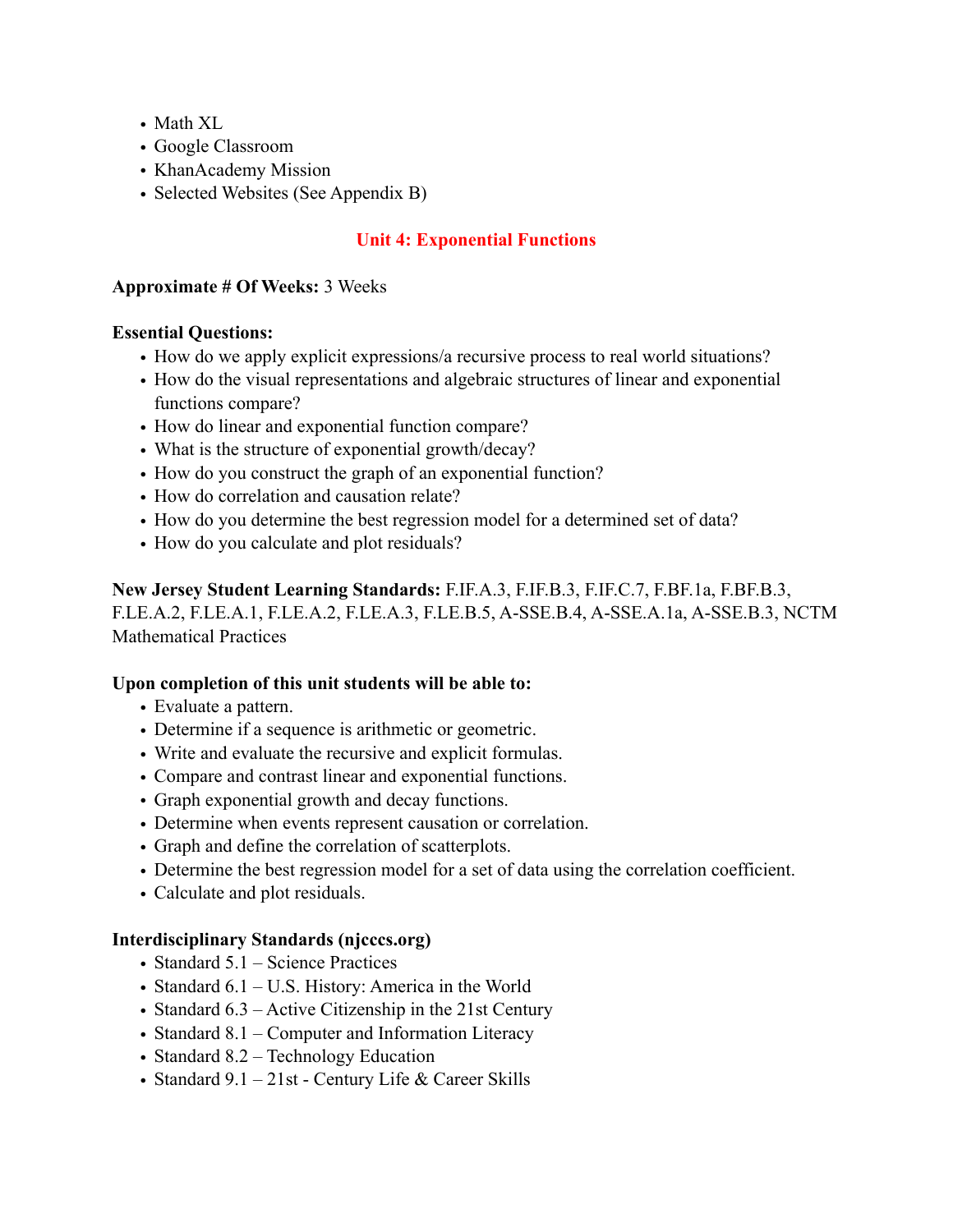## **Activities – include 21st Century Technologies:**

- Daily guided notes/cooperative activities for each lesson (see Appendix A for sequence)
- Group work on lesson practice
- Exponential Growth and Decay Penny Activity
- Desmos Graphing Activity
- Correlation vs. Causation Gallery Walk
- Scatterplots Lab TI-84
- Real World Analogies Activity
- Math XL video tutorials
- Google Classroom
- KhanAcademy Mission
- Graded Classwork Summative Assessments

### **Methods of Assessments/Evaluation:**

- Entry/Exit slips and scales
- Student reflection
- Math Chat
- K-W-L Graphic Organizer
- Homework (Math XL)
- Concept Tasks (Real World Analogies)
- Graded Classwork Summative Assessments
- Quizzes
- Marking Period Project
- Quarterly Assessment

### **Resources/Including Online Resources**

- Math XL
- Google Classroom
- KhanAcademy Mission
- Selected Websites (See Appendix B)

# **Unit 5: Polynomials & Factoring**

### **Approximate # Of Weeks:** 3 Weeks

### **Essential Questions:**

- What is the structure of a polynomial expression?
- Can you classify a polynomial by the number of terms? Degree?
- How do you add, subtract and multiply polynomials?
- What are the special products of binomials?
- How do you factor a polynomial using its structure?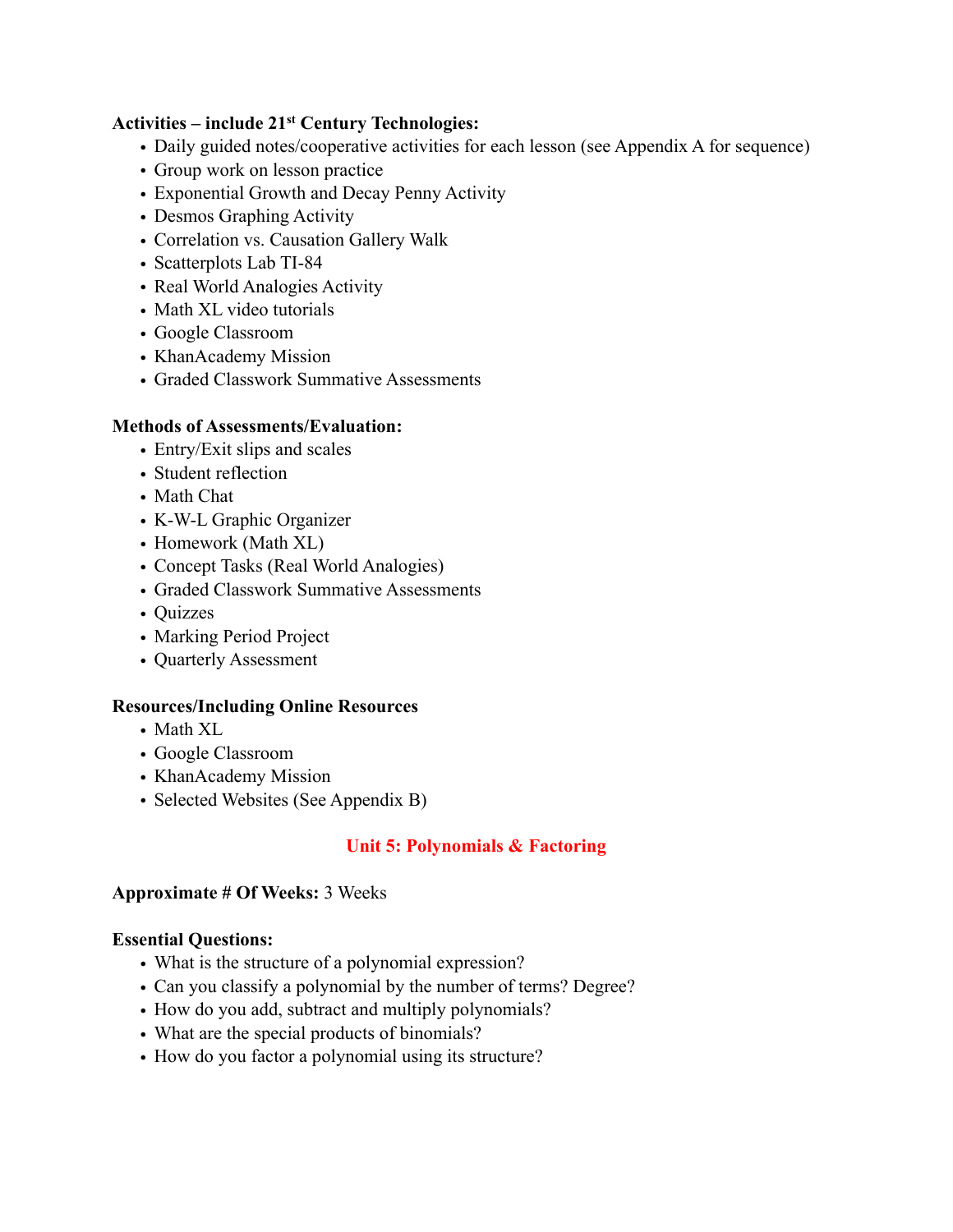### **New Jersey Student Learning Standards:** N.RN.1, N.RN.2, N.RN.3, A.APR.1, A.SSE.1, A.SSE.2, A.SSE.3, NCTM Mathematical Practices

# **Upon completion of this unit students will be able to:**

- Identify the structure of a polynomial expressions.
- Classify a polynomial by degree and the number of terms.
- Add, subtract, and multiply polynomials.
- Use the structure of special products to recognize the structure of their products.
- Factor polynomials by recognizing its structure.

# **Interdisciplinary Standards (njcccs.org)**

- Standard 5.1 Science Practices
- Standard 6.1 U.S. History: America in the World
- Standard 6.3 Active Citizenship in the 21st Century
- Standard 8.1 Computer and Information Literacy
- Standard 8.2 Technology Education
- Standard 9.1 21st Century Life & Career Skills

# **Activities – include 21st Century Technologies:**

- Daily guided notes/cooperative activities for each lesson (see Appendix A for sequence)
- Group work on lesson practice
- Algebra Tiles Factoring Lab
- Factoring Relay
- Factoring Graphic Organizer
- Math XL video tutorials
- Google Classroom
- KhanAcademy Mission
- Graded Classwork Summative Assessments

# **Methods of Assessments/Evaluation:**

- Entry/Exit slips and scales
- Student reflection
- Math Chat
- K-W-L Graphic Organizer
- Homework (Math XL)
- Concept Tasks (Real World Analogies)
- Graded Classwork Summative Assessments
- Quizzes
- Marking Period Project
- Quarterly Assessment

# **Resources/Including Online Resources**

• Math XL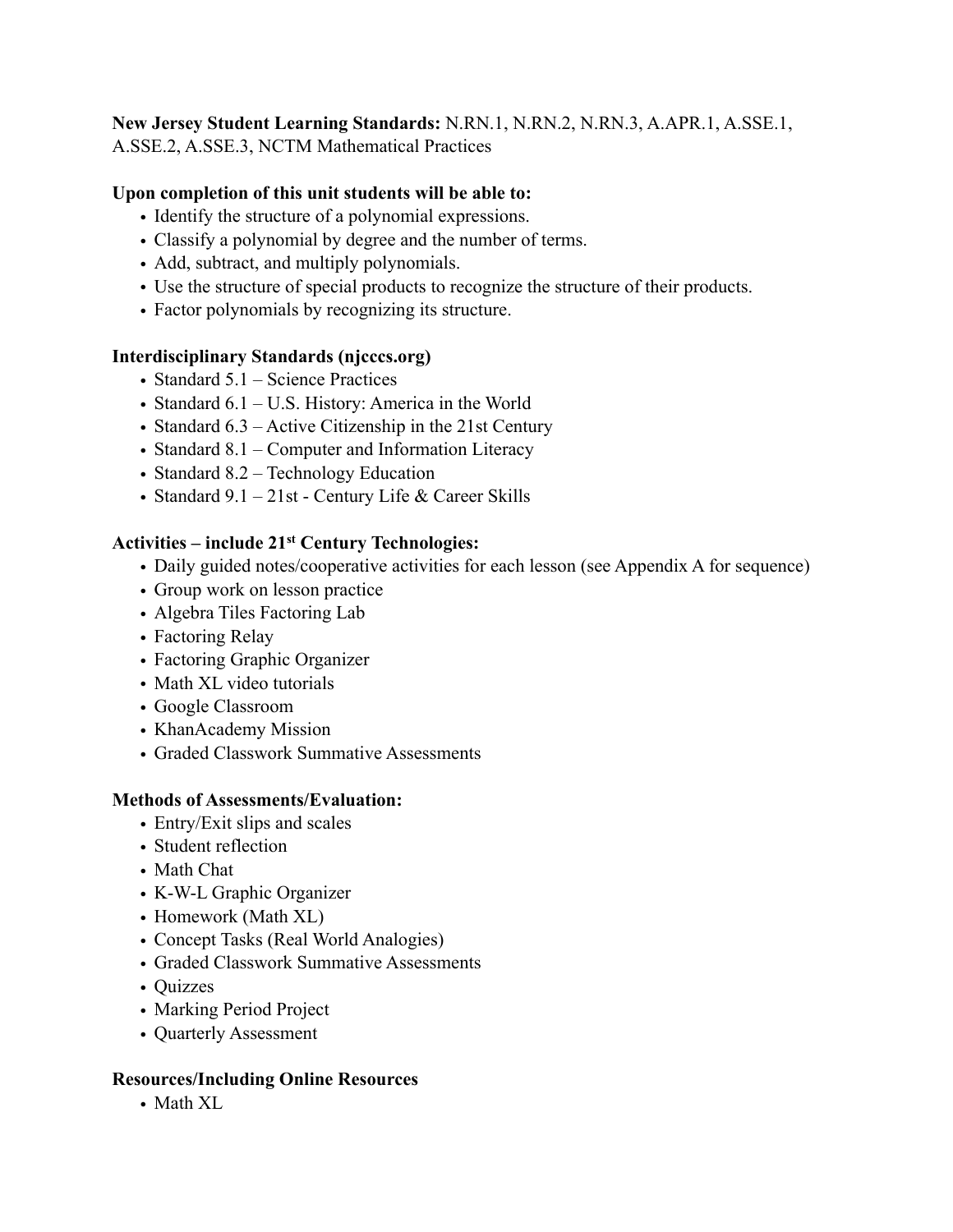- Google Classroom
- KhanAcademy Mission
- Selected Websites (See Appendix B)

# **Unit 6: Quadratic Functions & Equations**

### **Approximate # Of Weeks:** 8 Weeks

### **Essential Questions:**

- How do identify quadratic functions and their maximum or minimum?
- How do we identify the zero of a function?
- How do you graph a quadratic function with the use of a table?
- How do the values of *a*, *b*, and *c* in the standard form of a quadratic affect the graph of the parent function,  $y = ax^2 + bx + c$ ?
- How do you graph a quadratic using transformations?
- What are the solutions of a quadratic equation?
- How can we rewrite an equation so it is factorable?
- How can you convert a quadratic equation in standard form to vertex form?

**New Jersey Student Learning Standards:** N.RN.1, N.RN.2, N.RN.3, A.APR.1, A.APR.3, A.REI.1, A.REI.4, A.REI.7, A.REI.10, A.REI.11, A.CED.1, A.CED.2, A.CED.3, A.SSE.1, A.SSE.2, A.SSE.3, F.IF.4, F.IF.7, F.IF.8, F.BF.3, NCTM Mathematical Practices

# **Upon completion of this unit students will be able to:**

- Identify quadratic functions and determine whether they have a minimum or maximum.
- Graph a quadratic function and give its domain and range.
- Find the zeros of a quadratic function from its graph.
- Find the axis of symmetry and the vertex of a parabola.
- Graph a quadratic function in the form  $y = ax^2 + bx + c$ .
- Graph and transform quadratic functions.
- Solve quadratic equations by graphing.
- Solve quadratic equations by factoring.
- Solve quadratic equations by completing the square.
- Solve quadratic equations by using the Quadratic Formula.
- Determine the number of solutions of a quadratic equations by using the discriminant.
- Write quadratic equations in vertex form given standard form.
- Write quadratic equations given transformations.
- Write quadratic equations given the vertex and a point.
- Write quadratic equations given the zeros and a point.
- Solve systems of equations in two variables in which one equation is linear and the other is quadratic.
- Recognize and graph cubic functions.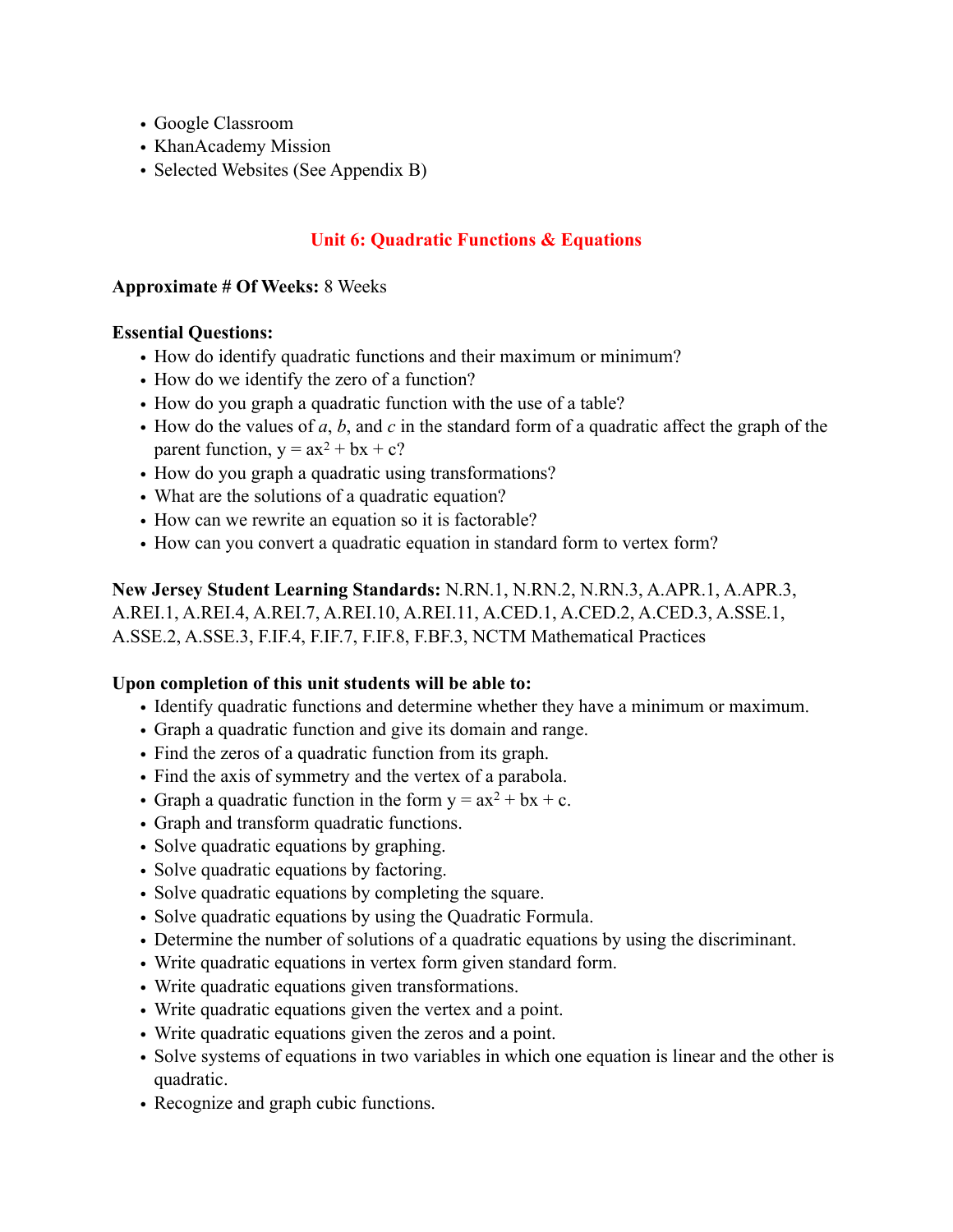• Solve cubic equations.

# **Interdisciplinary Standards (njcccs.org)**

- Standard 5.1 Science Practices
- Standard 6.1 U.S. History: America in the World
- Standard 6.3 Active Citizenship in the 21st Century
- Standard 8.1 Computer and Information Literacy
- Standard 8.2 Technology Education
- Standard  $9.1 21$ st Century Life & Career Skills

### **Activities – include 21st Century Technologies:**

- Daily guided notes/cooperative activities for each lesson (see Appendix A for sequence)
- Group work on lesson practice
- Solving Quadratics Relay
- Transforming Quadratics Applet (<http://analyzemath.com/quadraticg/quadraticg.htm>)
- Algebra Tiles Factoring and Completing the Square Labs
- The Family of Quadratics TI-84 Calculator Lab
- Solving Quadratics Graphic Organizer
- Math XL video tutorials
- Google Classroom
- KhanAcademy Mission
- Graded Classwork Summative Assessments

### **Methods of Assessments/Evaluation:**

- Entry/Exit slips and scales
- Student reflection
- Math Chat
- K-W-L Graphic Organizer
- Homework (Math XL)
- Concept Tasks (Real World Analogies)
- Graded Classwork Summative Assessments
- Quizzes
- Marking Period Project
- Quarterly Assessment

### **Resources/Including Online Resources**

- Math XL
- Google Classroom
- KhanAcademy Mission
- Selected Websites (See Appendix B)

# **Unit 7: Graphing & Writing Functions**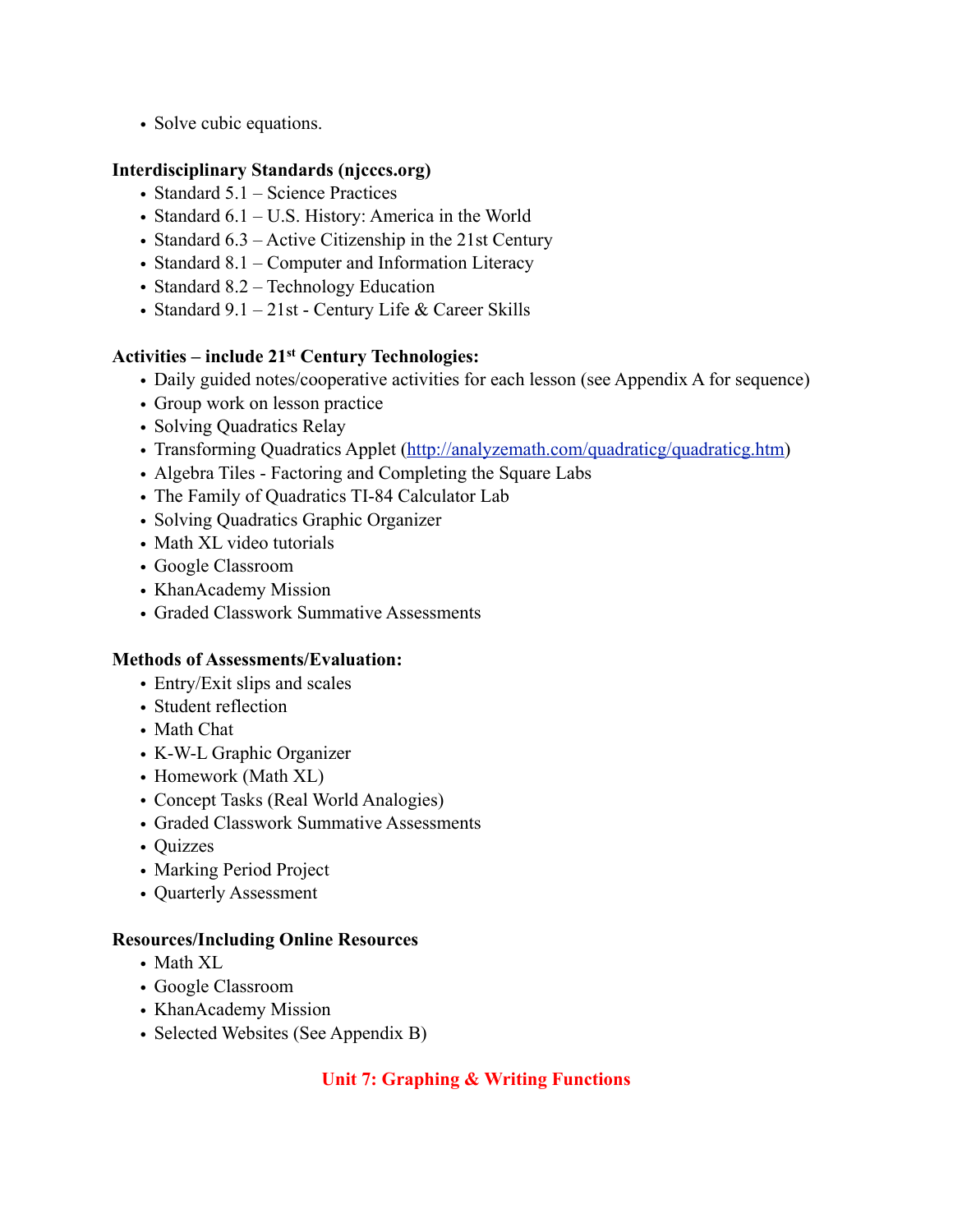# **Approximate # Of Weeks:** 3 Weeks

### **Essential Questions:**

- How do you utilize the structure of a function to graph it?
- How do you convert between standard and vertex form of a quadratic function?
- Why it is useful to convert between standard and vertex form of a quadratic function?
- How do you write functions given their visual representations?

# **New Jersey Student Learning Standards:**

# **Upon completion of this unit students will be able to:**

- Graph functions.
- Convert between standard and vertex form of a quadratic function.
- Write the function given its visual representation.

# **Interdisciplinary Standards (njcccs.org)**

- Standard 5.1 Science Practices
- Standard 6.1 U.S. History: America in the World
- Standard 6.3 Active Citizenship in the 21st Century
- Standard 8.1 Computer and Information Literacy
- Standard 8.2 Technology Education
- Standard  $9.1 21$ st Century Life & Career Skills

# **Activities – include 21st Century Technologies:**

- Daily guided notes/cooperative activities for each lesson (see Appendix A for sequence)
- Group work on lesson practice
- Functions Graphic Organizer
- Functions Matching Activity
- Math XL video tutorials
- Google Classroom
- KhanAcademy Mission
- Graded Classwork Summative Assessments

# **Methods of Assessments/Evaluation:**

- Entry/Exit slips and scales
- Student reflection
- Math Chat
- K-W-L Graphic Organizer
- Homework (Math XL)
- Concept Tasks (Real World Analogies)
- Graded Classwork Summative Assessments
- Quizzes
- Marking Period Project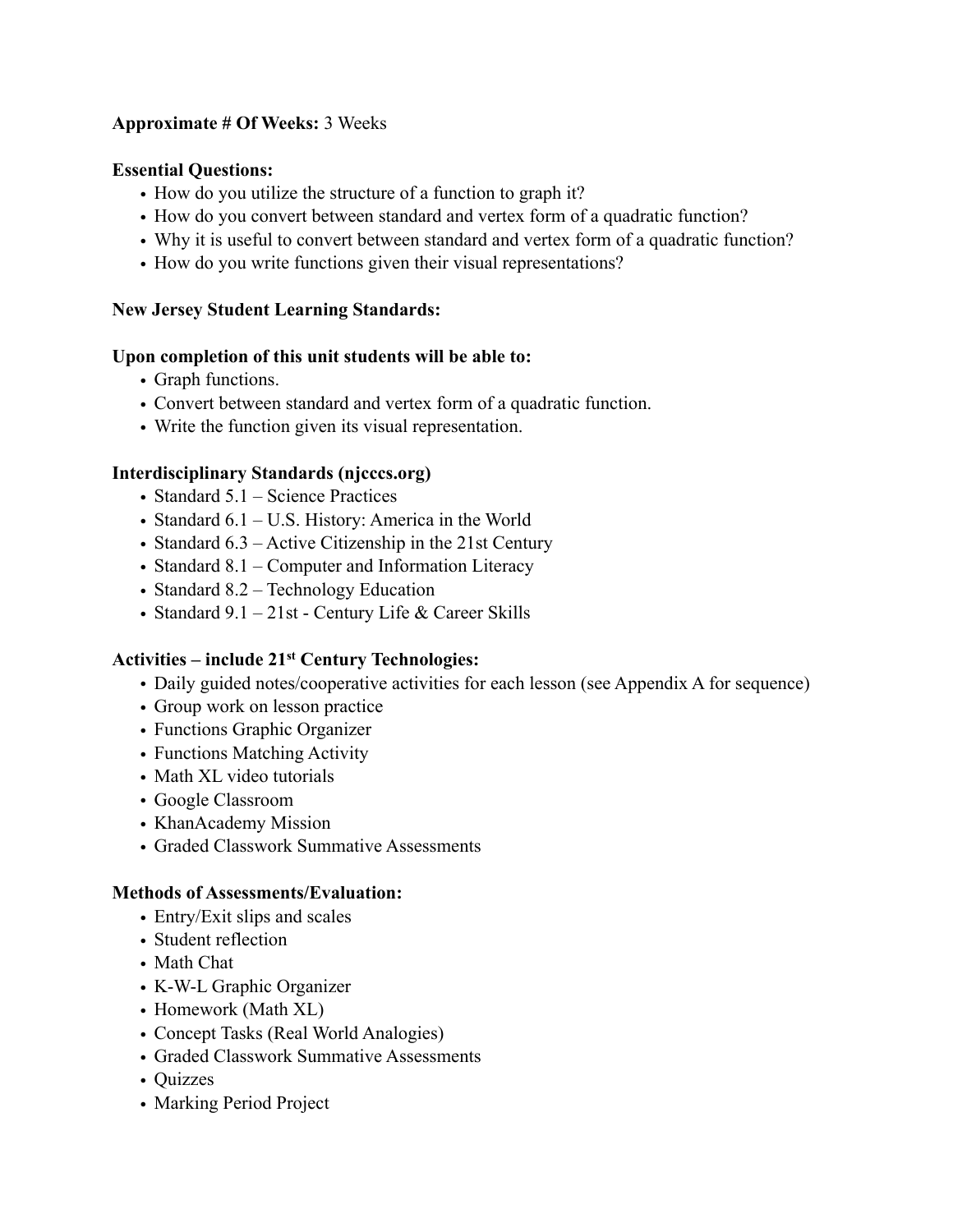• Quarterly Assessment

### **Resources/Including Online Resources**

- Math XL
- Google Classroom
- KhanAcademy Mission
- Selected Websites (See Appendix B)

# **Unit 8: Linear vs. Quadratic**

### **Approximate # Of Weeks:** 2 Weeks

### **Essential Questions:**

- How do we use set notation to classify the domain and range of a function?
- How do we use interval notation to classify the domain and range of a function?
- How do the graphs of linear inequalities and quadratic inequalities relate?
- How do you use quadratic functions to model, analyze and predict data?
- How do you solve a system containing lines and quadratic equations?

**New Jersey Student Learning Standards:** F.BF.3, F.IF.5, F.IF.7, A.CED.1, A.CED.2, A.CED.3, NCTM Mathematical Practices

# **Upon completion of this unit students will be able to:**

- Use set notation to classify the domain and range.
- Use interval notation to classify domain and range.
- Graph linear inequalities.
- Graph quadratic inequalities.
- Use a calculator to fit a curve for a quadratic function.
- Graph systems of linear and quadratic equations.
- Solve systems of quadratic equations.

### **Interdisciplinary Standards (njcccs.org)**

- Standard 5.1 Science Practices
- Standard 6.1 U.S. History: America in the World
- Standard 6.3 Active Citizenship in the 21st Century
- Standard 8.1 Computer and Information Literacy
- Standard 8.2 Technology Education
- Standard 9.1 21st Century Life & Career Skills

# **Activities – include 21st Century Technologies:**

- Daily guided notes/cooperative activities for each lesson (see Appendix A for sequence)
- Group work on lesson practice
- Table Sort of Interval Notation Activity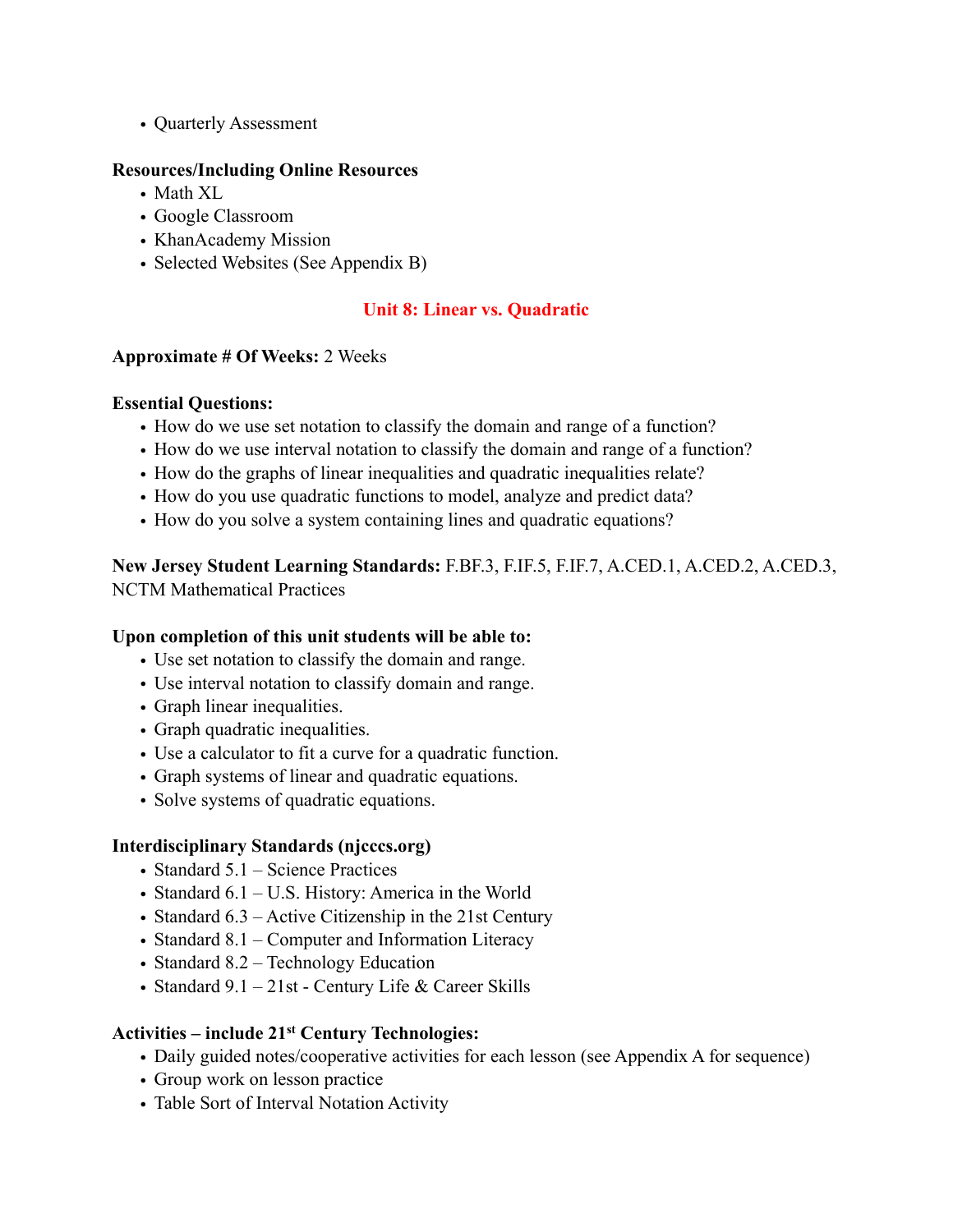- Center Unit Review
- Math XL video tutorials
- Google Classroom
- KhanAcademy Mission
- Graded Classwork Summative Assessments

### **Methods of Assessments/Evaluation:**

- Entry/Exit slips and scales
- Student reflection
- Math Chat
- K-W-L Graphic Organizer
- Homework (Math XL)
- Concept Tasks (Real World Analogies)
- Graded Classwork Summative Assessments
- Quizzes
- Marking Period Project
- Quarterly Assessment

#### **Resources/Including Online Resources**

- Math XL
- Google Classroom
- KhanAcademy Mission
- Selected Websites (See Appendix B)

### **Unit 9: Complex Numbers**

### **Approximate # Of Weeks:** 3 Weeks

### **Essential Questions:**

- What are complex numbers used for?
- How do we perform operations with complex numbers?
- How do we represent complex numbers in the coordinate plane?
- How do we use complex numbers in the real world?

# **New Jersey Student Learning Standards:** N.CN.1, N.CN.2, N.CN.7, A.CED.1, NCTM Mathematical Practices

### **Upon completion of this unit students will be able to:**

- Simply complex numbers.
- Solve quadratic equations with complex number solutions.
- Find complex conjugates.
- Perform operations with complex numbers.
- Evaluate powers of *i.*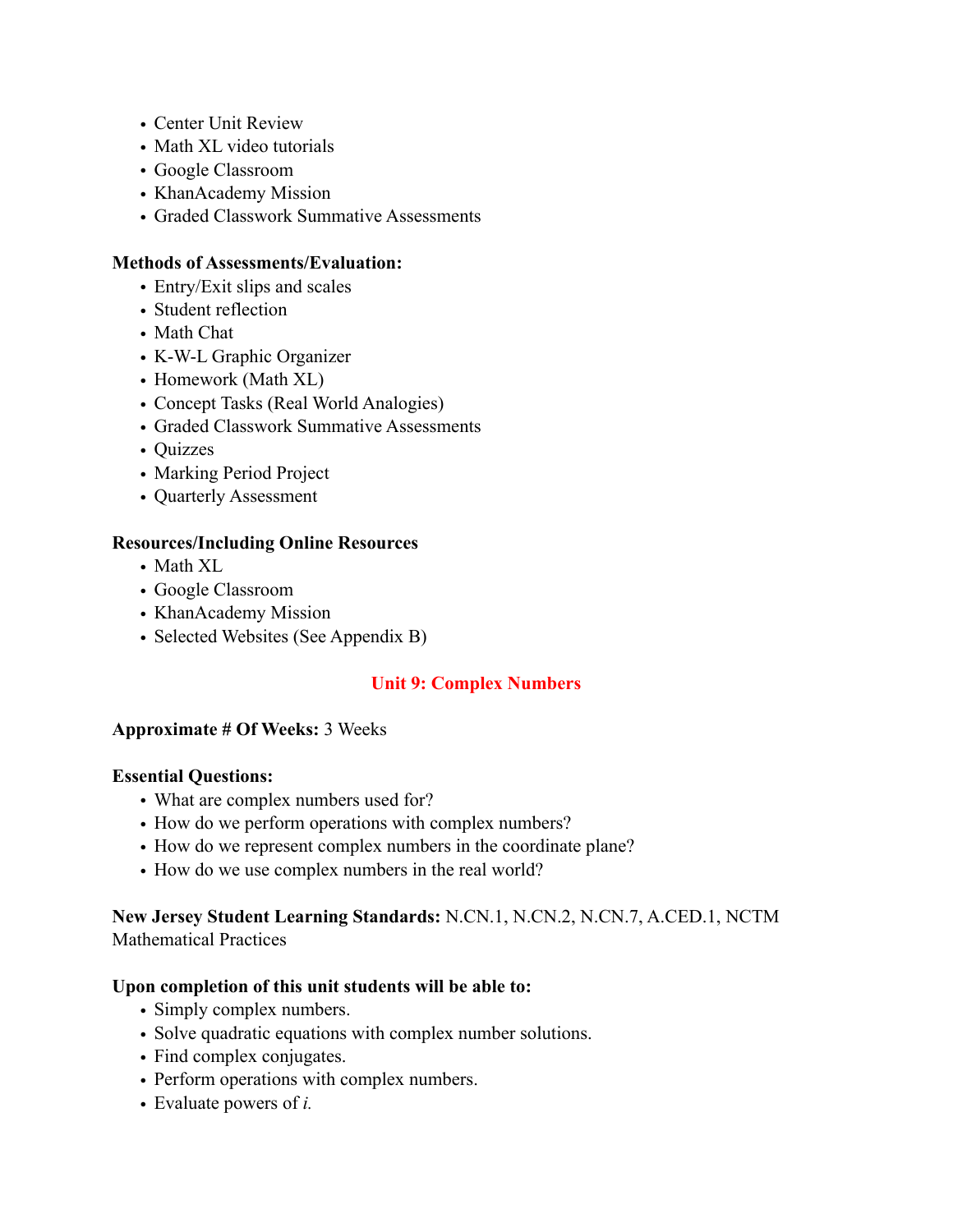- Graph complex numbers on a coordinate plane.
- Calculate the absolute value of complex numbers.

### **Interdisciplinary Standards (njcccs.org)**

- Standard 5.1 Science Practices
- Standard 6.1 U.S. History: America in the World
- Standard 6.3 Active Citizenship in the 21st Century
- Standard 8.1 Computer and Information Literacy
- Standard 8.2 Technology Education
- Standard 9.1 21st Century Life & Career Skills

### **Activities – include 21st Century Technologies:**

- Daily guided notes/cooperative activities for each lesson (see Appendix A for sequence)
- Group work on lesson practice
- Communicator/WhiteBoard Activity
- Application Review
- Math XL video tutorials
- Google Classroom
- KhanAcademy Mission
- Graded Classwork Summative Assessments

#### **Methods of Assessments/Evaluation:**

- Entry/Exit slips and scales
- Student reflection
- Math Chat
- K-W-L Graphic Organizer
- Homework (Math XL)
- Concept Tasks (Real World Analogies)
- Graded Classwork Summative Assessments
- Quizzes
- Marking Period Project
- Quarterly Assessment

### **Resources/Including Online Resources**

- Math XL
- Google Classroom
- KhanAcademy Mission
- Selected Websites (See Appendix B)

# **Unit 10: Operations with Polynomials**

### **Approximate # Of Weeks:** 3 Weeks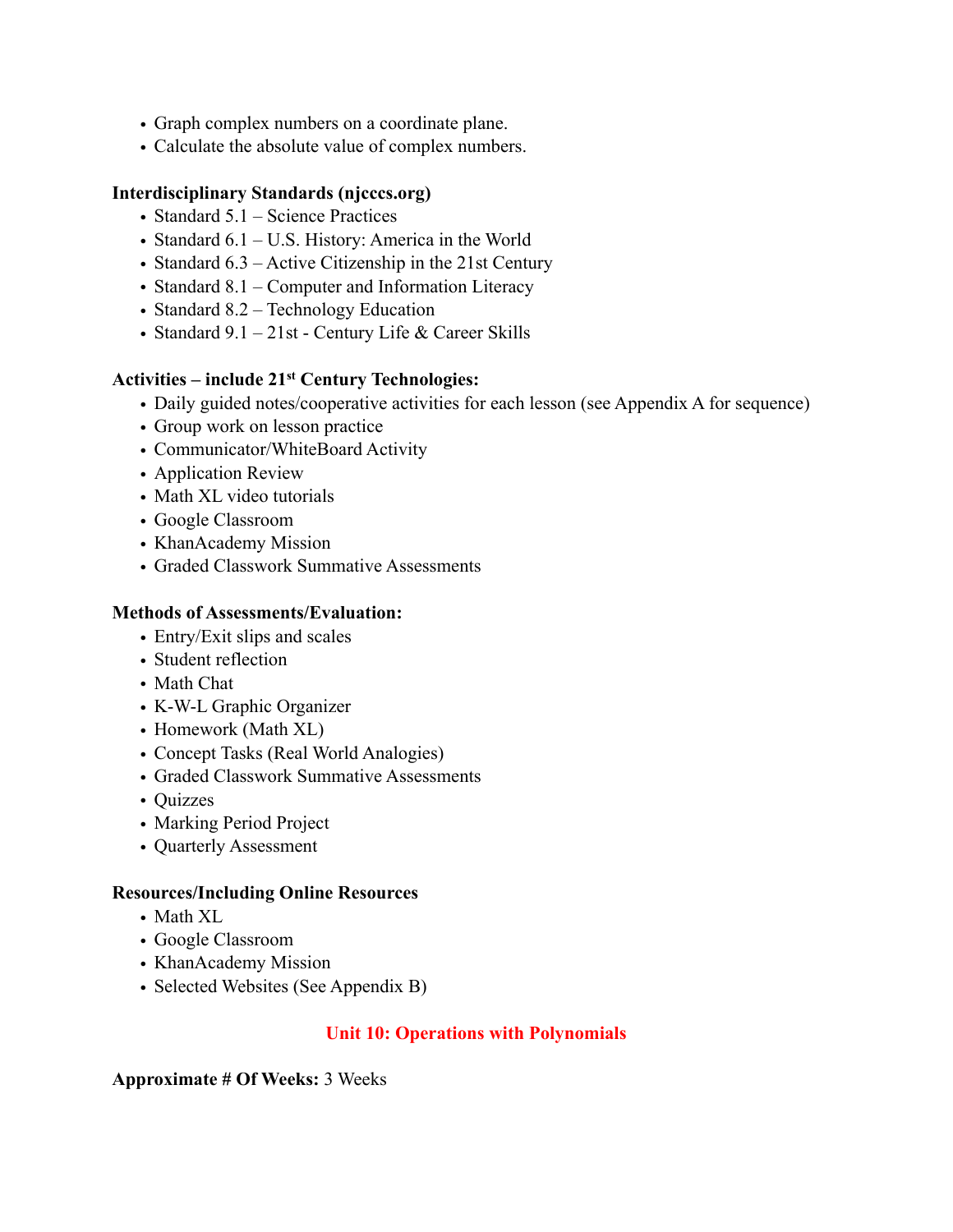## **Essential Questions:**

- How do we find the product of polynomials?
- How do we find the quotient of polynomials?
- How do we find the quotient of polynomials using synthetic division?
- How do you factor polynomials with a degree higher than a quadratic?

# **New Jersey Student Learning Standards:** F.IF.7, A.APR.1, A.APR.2, A.APR.4, A.APR.5,

A.APR.6, A.CED.2, A.CED.3, NCTM Mathematical Practices

# **Upon completion of this unit students will be able to:**

- Multiply polynomials using distribution.
- Multiply polynomials by expanding powers.
- Divide polynomials using long division.
- Divide polynomials using synthetic division.
- Determine if a polynomial is a factor.
- Factor cubic functions by grouping.
- Factor using the sum or difference of cubes.

# **Interdisciplinary Standards (njcccs.org)**

- Standard 5.1 Science Practices
- Standard 6.1 U.S. History: America in the World
- Standard 6.3 Active Citizenship in the 21st Century
- Standard 8.1 Computer and Information Literacy
- Standard 8.2 Technology Education
- Standard  $9.1 21$ st Century Life & Career Skills

# **Activities – include 21st Century Technologies:**

- Daily guided notes/cooperative activities for each lesson (see Appendix A for sequence)
- Group work on lesson practice
- Polynomial Review Centers
- Polynomial Multiplication and Division Practice
- Math XL video tutorials
- Google Classroom
- KhanAcademy Mission
- Graded Classwork Summative Assessments

# **Methods of Assessments/Evaluation:**

- Entry/Exit slips and scales
- Student reflection
- Math Chat
- K-W-L Graphic Organizer
- Homework (Math XL)
- Concept Tasks (Real World Analogies)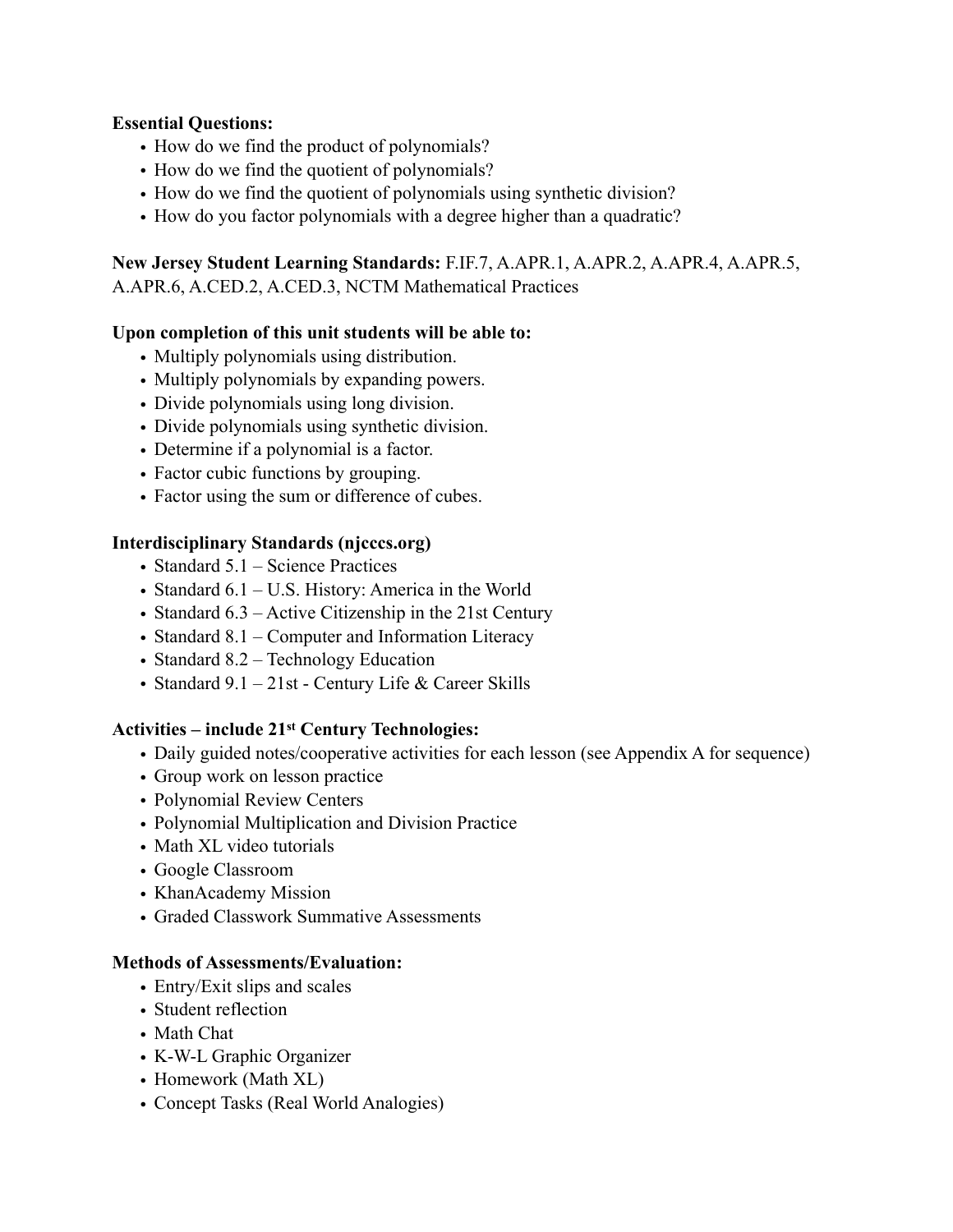- Graded Classwork Summative Assessments
- Quizzes
- Marking Period Project
- Quarterly Assessment

### **Resources/Including Online Resources**

- Math XL
- Google Classroom
- KhanAcademy Mission
- Selected Websites (See Appendix B)

#### **Appendix A: Course Sequence**

#### *Unit 1 Introduction to Algebra* **MP1 ~ 3 Weeks**

### **Unit 1A**

 Lesson 1 Precision & Accuracy 1.10 Lesson 2 Expressions & Simplifying 1.1 & 6.1 Lesson 3 Writing & Interpreting Algebraic Expressions Lesson 4 Combining Like Terms

#### **Unit 1B**

 Lesson 5 Solving Equations & Literal Equations 1.4 - 1.6 Lesson 6 Solving Systems of Equations 5.1 - 5.3 Lesson 7 Solving Absolute Value Equations Lesson 8 Solving Inequalities 2.4 - 2.5 Lesson 9 Solving Compound Inequalities 2.6 Lesson 10 Solving Absolute Value Inequalities

### *Unit 2 Functions* **MP1 ~ 3 Weeks**

### **Unit 2A**

 Lesson 1 Independent & Dependent Variables Lesson 2 Relations & Functions 3.2 Lesson 3 Domain & Range Lesson 4 Discrete & Continuous Lesson 5 Function Notation & Composite Functions

#### **Unit 2B**

 Lesson 6 Graphing Linear Functions 3.4 Lesson 7 Graphing Linear Inequalities 5.5 Lesson 8 Graphing Absolute Value Functions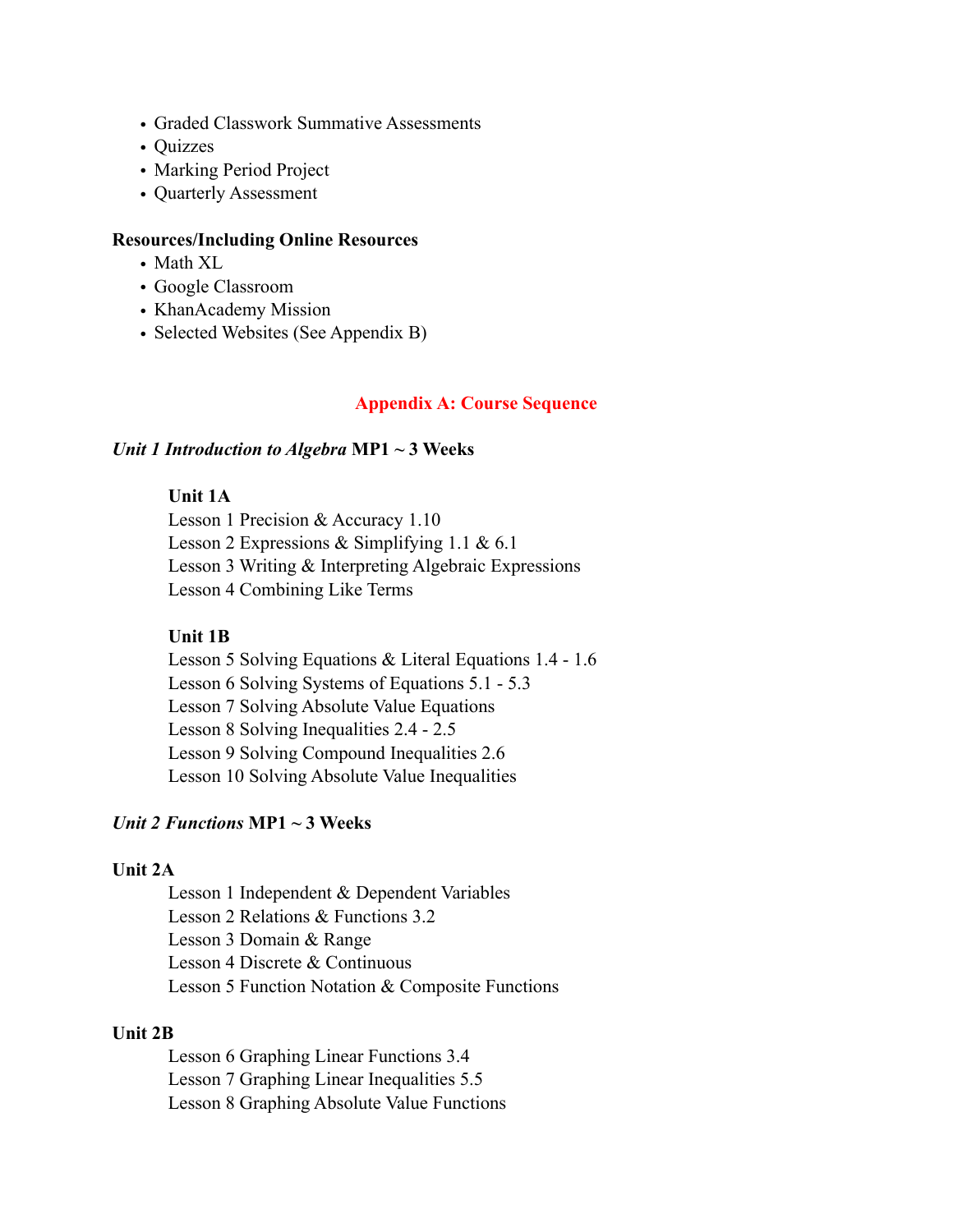Lesson 9 Graphing Piecewise Functions Lesson 10 Domain & Range of Functions

#### *Unit 3 Rational Exponents & Radicals* **MP1/2 ~ 4 Weeks**

### **Unit 3A**

 Lesson 1 Exponent Properties *Review*  Lesson 2 Radicals Lesson 3 Rational Exponents Intro 6.2 Lesson 4 Properties of Exponents (Rational Exponents) 6.2 Lesson 5 Advanced Exponent & Radical Evaluations

#### **Unit 3B**

 Lesson 6 Simplifying Square Roots Lesson 7 Simplifying Radicals (higher index roots) Lesson 8 Rationalizing Radicals

#### *Unit #4 Exponential Functions* **MP2 ~ 3 Weeks**

#### **Unit 4A**

 Lesson 1 Function Notation/ Domain & Range Review Lesson 2 Patterns & Sequences Lesson 3 Arithmetic & Geometric Sequences/ Recursive & Explicit Formulas Lesson 4 Linear vs. Exponential Functions Lesson 5 Exponential Growth & Decay Lesson 6 Graphing & Comparing Exponential Functions

#### **Unit 4B**

 Lesson 7 Causation vs. Correlation Lesson 8 Scatterplots Lesson 9 Linear/Exponential Regression Lesson 10 Correlation Coefficients Lesson 11 Residuals

#### *Unit #5 Polynomials & Factoring* **MP2 ~ 3 Weeks**

#### **Unit 5A**

 Lesson 1 Polynomials 6.3 Lesson 2 Adding & Subtracting Polynomials 6.4 Lesson 3 Multiplying Polynomials 6.5 Lesson 4 Special Products of Binomials 6.6

### **Unit 5B**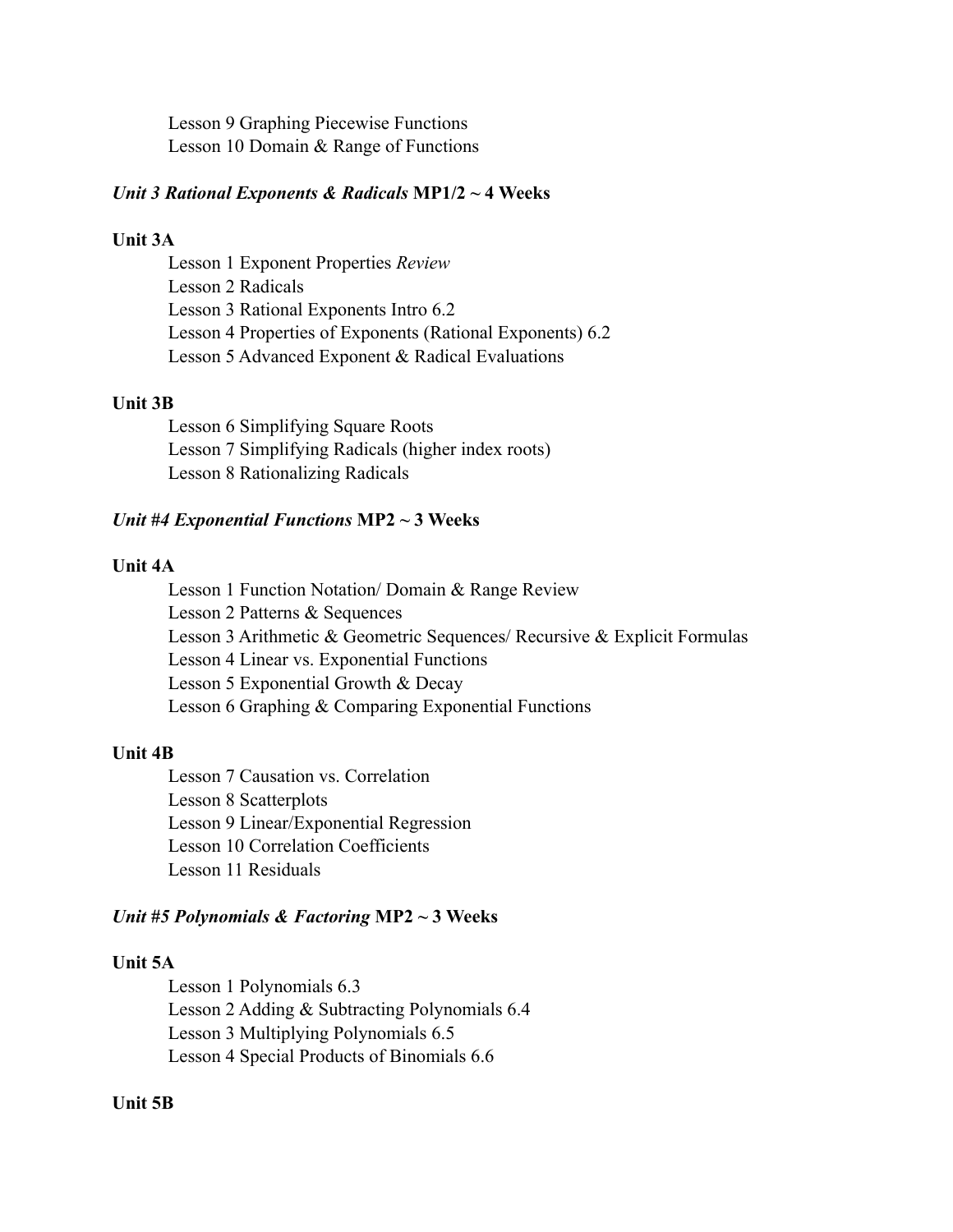Lesson 5 Factors & GCF 7.1 Lesson 6 Factoring Using GCF 7.2 Lesson 7 Factoring  $x^2 + bx + c$  7.3 Lesson 8 Factoring  $ax^2 + bx + c$  7.4 Lesson 9 Factoring Special Products 7.5 Lesson 10 Choosing a Factoring Method 7.6

#### *Unit #6 Quadratic Functions & Equations* **MP3 ~ 8 Weeks**

#### **Unit 6A Quadratic Functions**

 Lesson 1 Identifying Quadratic Functions 8.1 Lesson 2 Characteristics of Quadratic Functions 8.2 Lesson 3 Graphing Quadratic Functions 8.3 The Family of Quadratic Functions LAB Lesson 4 Transforming Quadratic Functions 8.4

#### **Unit 6B Solving Quadratic Equations**

Lesson 5 Solving Quadratic Equations by Graphing 8.5 Explore Roots, Zeros & Intercepts LAB Lesson 6 Solving Quadratic Functions by Factoring 8.6 Lesson 7 Solving Quadratic Functions by Using Square Roots 8.7 Lesson 8 Completing the Square 8.8 Lesson 9 The Quadratic Formula & the Discriminant 8.9

#### **Unit 6C Other Functions**

Lesson 10 Nonlinear Systems 8.10 Lesson 11 Cubic Functions & Equations EXT

#### *Unit 7 Graphing & Writing Functions* **MP3 ~ 3 Weeks**

#### **Unit 7A**

 Lesson 1 Graphing Functions *Mixed Review* Lesson 2 Changing Between Standard & Vertex Form

#### **Unit 7B**

 Lesson 3 Writing Absolute Functions Lesson 4 Writing Quadratic Functions Lesson 5 Writing Piecewise Functions

#### *Unit 8 Linear vs. Quadratic* **MP4 ~ 2 Weeks**

Lesson 1 Interval Notation (including Domain & Range)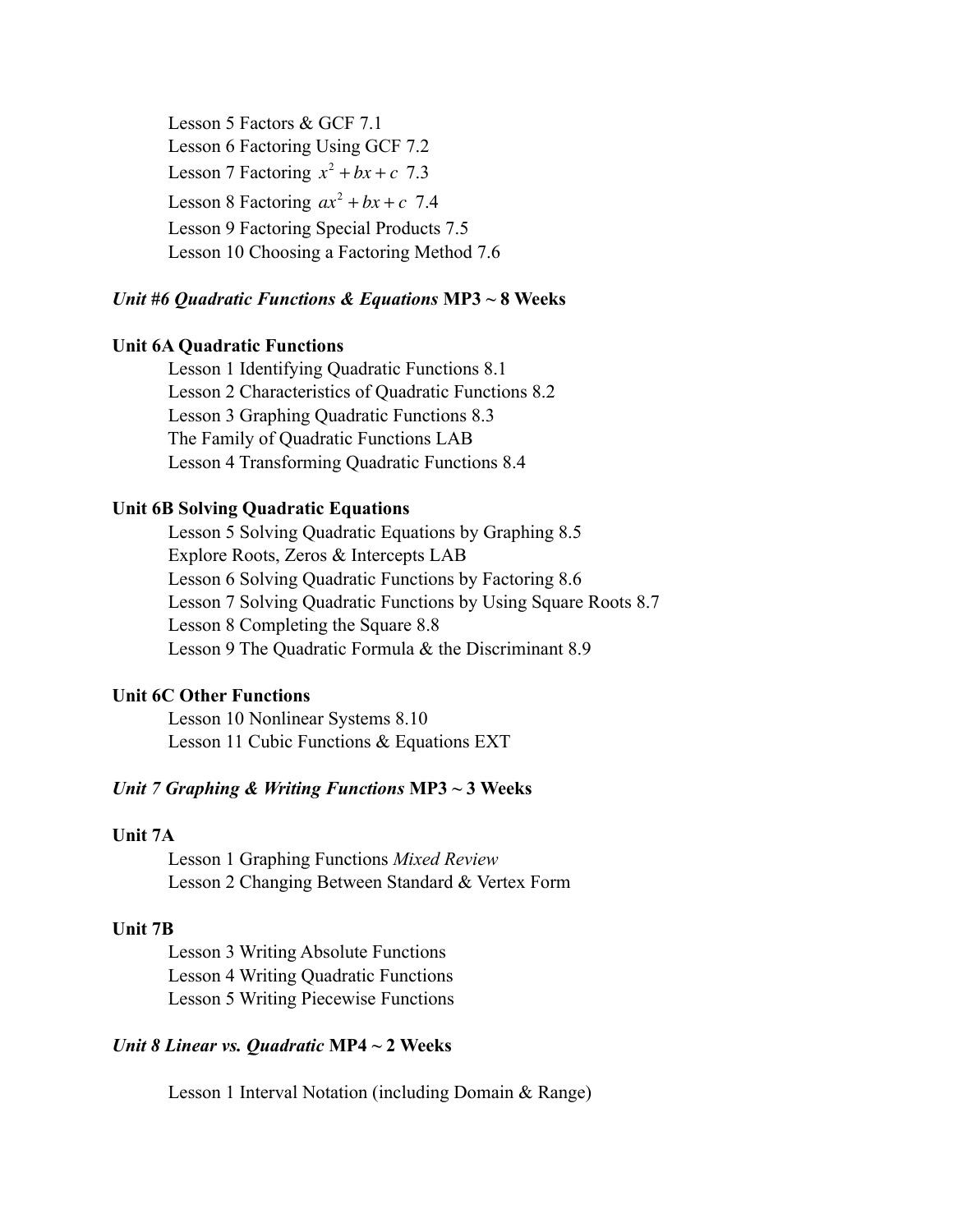Lesson 2 Graphing Linear & Quadratic Inequalities Lesson 3 Quadratic Regression Lesson 4 Linear & Quadratic Systems of Equations

### *Unit 9 Complex Numbers (Algebra II Textbook)* **MP4 ~ 3 Weeks**

 Lesson 1 Complex Numbers & Roots 2.5 Lesson 2 Complex Operations 2.9 Lesson 3 Graphing Complex Numbers 2.9 Lesson 4 Applications of Complex Numbers

### *Unit 10 Polynomials (Algebra II Textbook)* **MP4 ~ 3 Weeks**

#### **Unit 10A**

 Lesson 1 Polynomials 3.1 Lesson 2 Multiplying Polynomials 3.2 Lesson 3 Dividing Polynomials 3.3

### **Unit 10B**

Lesson 4 Factoring Polynomials 3.4

*Holt McDougal Algebra I Common Core Edition 2012 Referenced following lesson*

### **Appendix B: Selected Websites**

| <b>Website Title</b>     | <b>Description</b>                                                                                                            | URL                                                        |
|--------------------------|-------------------------------------------------------------------------------------------------------------------------------|------------------------------------------------------------|
| Illustrative Mathematics | Concept tasks divided by domain and<br>substandard.                                                                           | $\frac{https://}{$<br>www.illustrativemathe<br>matics.org/ |
| Khan Academy             | A forum that allows a class to be set-<br>up and progress through a content<br>missions to be monitored.                      | $\frac{http://}{$<br>www.khanacademy.or<br>g               |
| Virtual Nerd             | Video tutorials on mathematics<br>concepts.                                                                                   | http://www.virtual                                         |
| <b>Math Bits</b>         | A website that offers lessons and<br>activities that are challenging in<br>secondary mathematics and computer<br>programming. | $\frac{http://}{$<br>www.mathbits.com/                     |